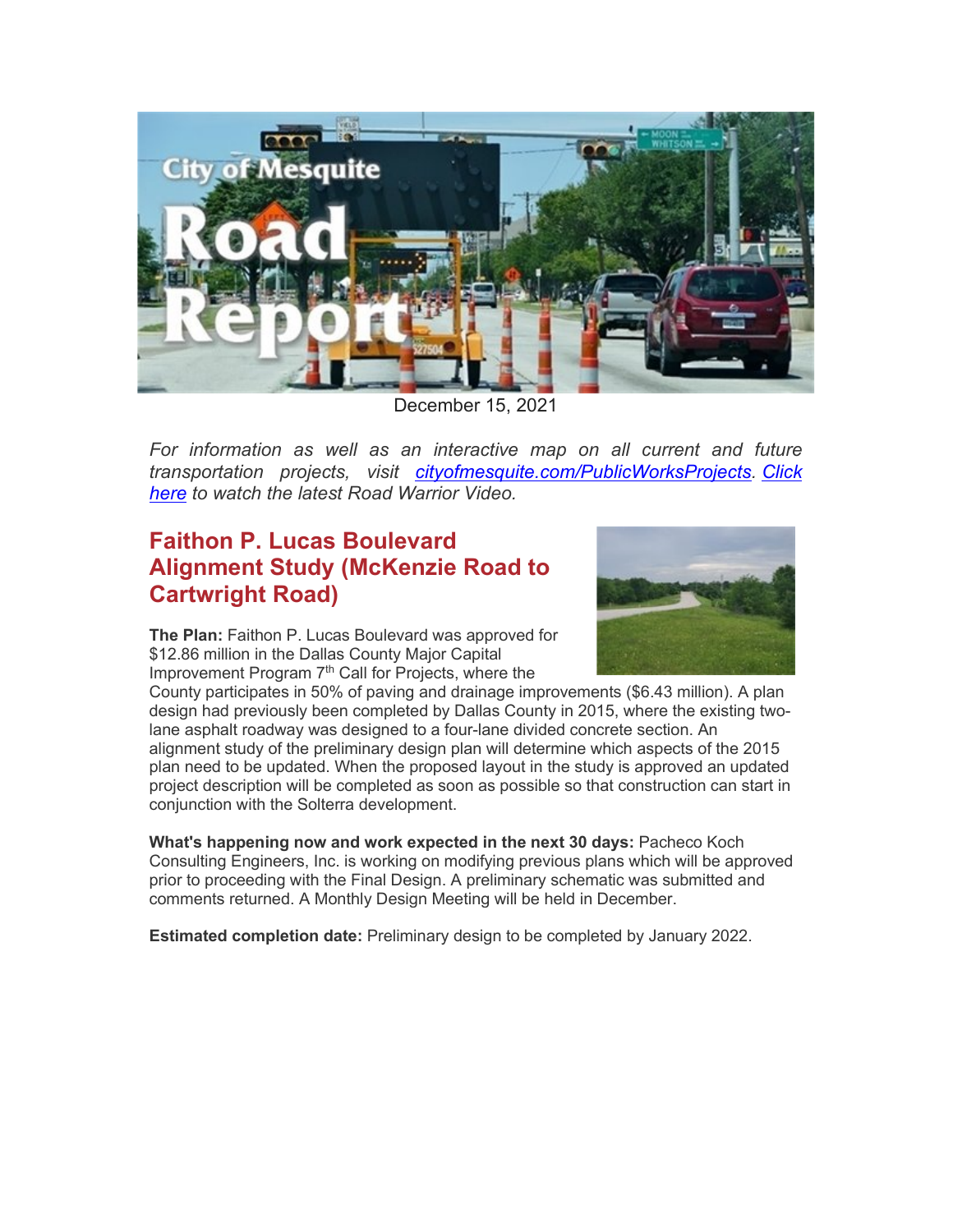### **Lawson Road Safety Improvements (North of Milam Road to South of Cartwright Road)**

**The Plan:** The City was awarded a Highway Safety Improvement Program (HSIP) grant of \$400,000 for interim improvements to Lawson Road. The Texas

Department of Transportation (TxDOT) grant will help fund 90% of the project that will add three more feet of road shoulder and a safety guardrail on both lanes of Lawson road near East Cartwright Road and Milam Road. Construction will begin in 2022. The grant allows immediate improvements while the city undertakes the larger project of designing the full reconstruction of the roadway. The deadline for project bidding is Summer of 2022.

**What's happening now and work expected in the next 30 days:** Halff Associates, Inc. is currently preparing design and environmental documents. TxDOT is reviewing a detailed design with comments due this month. Halff Associates has started the required environmental studies. The required Advance Funding Agreement and resolution with TxDOT was approved by the City Council on Oct. 18.

**Estimated completion date:** Design to be completed by Spring 2022. Construction starts late 2022

### **Real. Texas. Roads.**

Real. Texas. Roads. is the program name for the road repairs funded by the \$125 million bond sale approved by voters in November 2015. Repairs under this program are for residential, two-lane roadways. The repairs began in 2016. [Click here to view a public education flyer](https://www.cityofmesquite.com/DocumentCenter/View/17284) that explains each type of repair that may be used in rehabilitation or reconstruction methods.

#### **What's happening now and work expected in the**

**next 30 days:** Repairs in the South Parkway area are complete. The contractor has completed all work and is focused on completing punch list items, joint sealing and minor cleanup on the following streets: Woodlawn Parkway, Shadwell Lane, Bluefield Road, Potomac Avenue, Falls Church Lane, Portsmouth Drive, Yorktown Road, Warm Springs Road, Hermitage Drive, Sybil Drive from Skyline Drive to Mount Vernon Drive, Mount Vernon Drive from Hermitage Drive to Sybil Drive, Meadowcrest Drive, Springbrook Drive, Camp David Drive and Lucille Drive from Monticello Drive to Jeanette Drive. The contractor has completed all work in the Peachtree area and is focused on completing punch list items, joint sealing and minor cleanup on the following streets: Timberview Drive, Meadowbrook Drive, Kenneth Hopper Drive, Catskill Drive, Bridger Drive, Laramie Drive, Appalachia Drive and Allegheny Drive. Visit

[www.cityofmesquite.com/realtexasroads/PeachTreeandSouthParkway](http://www.cityofmesquite.com/realtexasroads/PeachTreeandSouthParkway) for details.

In the Town East Estates Phase II project, the contractor has completed all work on Aloha Drive, Luau Street, Charles Drive, Anthony Drive, Bamboo Street from Town East Boulevard to Eastbrook Circle, Seabreeze Drive, Lagoon Drive, Lagoon Circle, Tradewind Drive from Flamingo Way to Bahamas Drive and Flamingo Way Drive from Bahamas



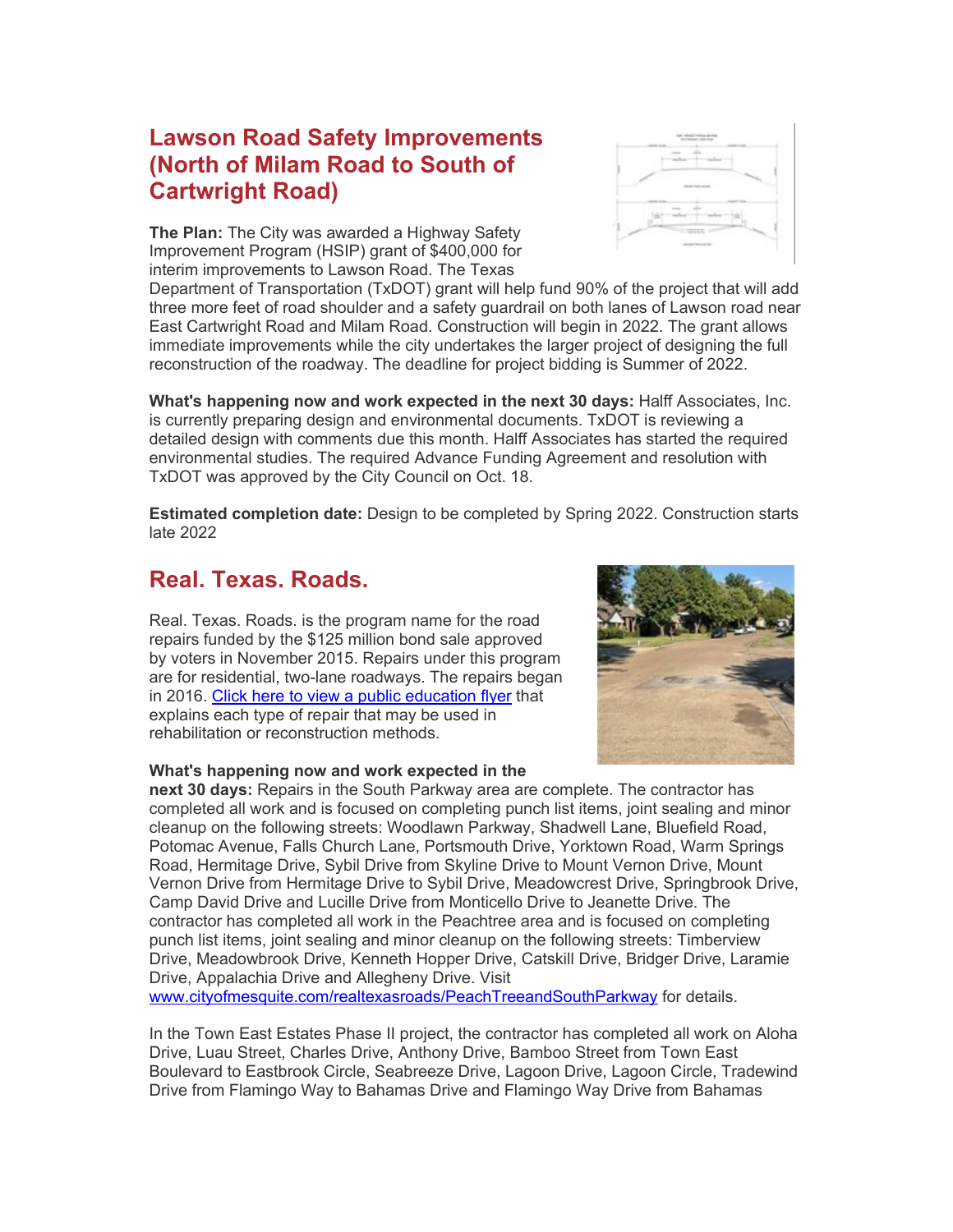Drive to East Meadows Boulevard. The contractor is doing minor clean up and sod work on Eastbrook Drive, Parkside Drive, Emerald Drive and Bahamas Drive. Localized Concrete repairs are in progress on Abston Drive, Topaz Drive, Lambert Drive, Jade Drive, Amy Drive and Bamboo Drive from Emerald Drive to IH 30. Visit [www.cityofmesquite.com/RealTexasRoads/TownEastEstates](http://www.cityofmesquite.com/RealTexasRoads/TownEastEstates) for details.

In the Powell Road, Powell, Circle, Melton Lane, Magnolia Drive and Douglas Drive project, the contractor is working on utility replacements, including water and sewer. Paving has started on Melton Lane, Magnolia Drive and Douglas Drive. Visit [www.cityofmesquite.com/RealTexasRoads/PowellOrchid](http://www.cityofmesquite.com/RealTexasRoads/PowellOrchid) for details.

Bids for the Galloway Place and Northridge Addition project were opened in October and the construction contract, worth nearly \$1.2 million, was awarded to Estrada Concrete Company, LLC at the Nov. 15 City Council meeting. We are currently working with the contractor to get all of the required information so the contracts can be executed and a pre-construction meeting scheduled. Visit

[www.cityofmesquite.com/RealTexasRoads/GallowayPlace](http://www.cityofmesquite.com/RealTexasRoads/GallowayPlace) for details.

**Estimated completion date:** Funds made available by the 2015 Street Bond Election are expected to continue funding street repairs through 2024.

To view the current construction status of streets selected for the program, visit [www.cityofmesquite.com/RealTexasRoads.](http://www.cityofmesquite.com/RealTexasRoads)



.

### **Town East Boulevard Phase 2 (U.S. Highway 80 to Skyline Drive) Reconstruction Project**

**The Plan:** This \$12.9 million project is a partnership between Dallas County and the City of Mesquite to reconstruct Town East Boulevard from U.S. Highway 80 to Skyline Drive. The existing six-lane section road will be reconstructed as a four-lane section road from Skyline Drive to Forney Road, and the section from Forney Road

to U.S. Highway 80 will be reconstructed as a six-lane section. The new pavement section for Town East Boulevard will be substantially thicker to support the large volume of heavy truck traffic. This project will also include improvements to underground water and sewer service lines as well as drainage. The four-lane section south of Forney Road will be shifted to reduce the impacts of the industrial traffic on residents living in the nearby neighborhood. This shift will also allow for the addition of a walking/biking trail and an eight-foot screening wall for the nearby neighborhood. The trail will connect the community to the Westover Greenbelt and the existing trail system at Military Parkway and Town East Boulevard, which is part of the Mesquite Heritage Trail.

**What's happening now and work expected in the next 30 days:** Utilities are being completed for Phase 2 of the project. The subgrade, which is lime treatment and asphalt layer, is being prepared for paving to start in January. Screening wall construction is being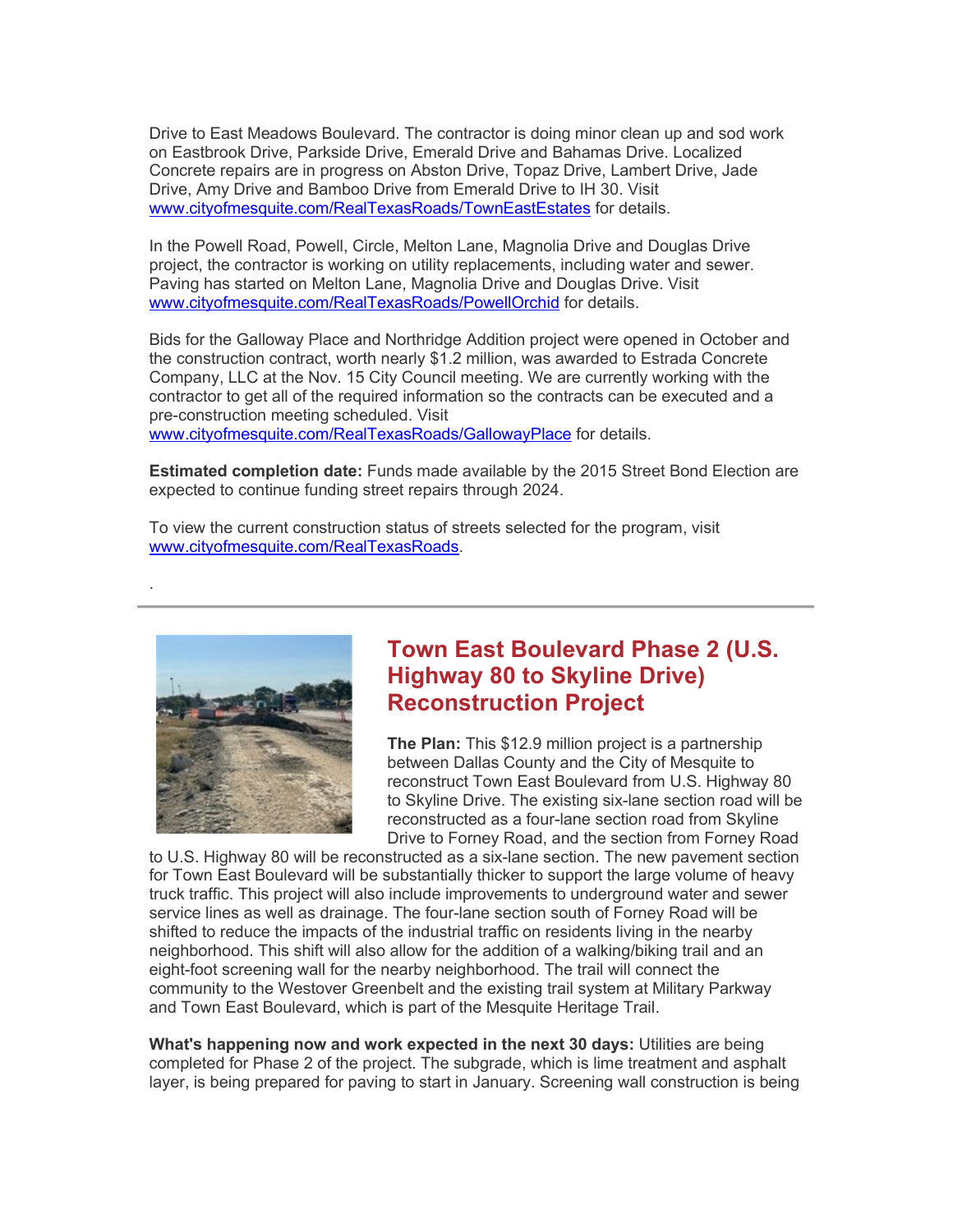coordinated with property owners and will start soon.

#### **Estimated completion date:** March 2022

Visit [www.cityofmesquite.com/PublicWorksProjects](http://www.cityofmesquite.com/PublicWorksProjects) for the most recent updates on this project.



### **TxDOT - IH 635 (U.S. 75/Central Expressway to IH 30) LBJ East Project**

**The Plan:** The Texas Department of Transportation (TxDOT) is reconstructing IH 635 from U.S. 75 to IH 30.

The reconstruction will provide five main lanes and two managed lanes in both directions, continual frontage roads starting at Town East Boulevard and full reconstruction of the IH 30/IH 635 interchange. For more information concerning the IH 635 LBJ East Project, please visit the [Texas Department of Transportation](https://gcc02.safelinks.protection.outlook.com/?url=https%3A%2F%2F635east.com%2F&data=04%7C01%7Cjbenavides%40cityofmesquite.com%7Ce90255293eef4180ff0b08d9bf33a950%7C569b24ee3c1843c889d404993c7c22b6%7C1%7C1%7C637751050877079179%7CUnknown%7CTWFpbGZsb3d8eyJWIjoiMC4wLjAwMDAiLCJQIjoiV2luMzIiLCJBTiI6Ik1haWwiLCJXVCI6Mn0%3D%7C3000&sdata=f9s2dIYo8jP7TD3mbge3CjmtbUuQb%2FMo8QyY45lZEh8%3D&reserved=0) webpage. You can also text "635 East" to 1-833-HWY-635E to sign up for text alerts.

**What's happening now and work expected in the next 30 days:** The contractor, Pegasus Link Contractors, is currently in Phase 1 of reconstruction of the interchange of IH 30 and IH 635. Columns for the new interchange with IH 30 are being constructed. The new overpass for Galloway Avenue over IH 30 is being completed by late 2021.

Two long-term closures were implemented in September 2021 and will last for up to one year. Driftwood Drive from the intersection of Towne Crossing Boulevard to the southbound IH 635 Frontage Road and the southbound IH 635 Frontage Road from eastbound IH 30 Frontage Road to the Town East Boulevard exit ramp are both closed. [Click here to see a full list of lane closures](https://gcc02.safelinks.protection.outlook.com/?url=https%3A%2F%2F635east.com%2Fbe-in-the-know%2Fclosures-traffic-pattern-changes%2F&data=04%7C01%7Cjbenavides%40cityofmesquite.com%7Ce90255293eef4180ff0b08d9bf33a950%7C569b24ee3c1843c889d404993c7c22b6%7C1%7C1%7C637751050877079179%7CUnknown%7CTWFpbGZsb3d8eyJWIjoiMC4wLjAwMDAiLCJQIjoiV2luMzIiLCJBTiI6Ik1haWwiLCJXVCI6Mn0%3D%7C3000&sdata=kyqX4qFn4O723OYeRhPMU%2F54vF6%2Fu6qT5BxY2oibBwM%3D&reserved=0) and associated detour maps related to the IH 635 Project.

The contractor is working with all cities to relocate underground water, sewer and communication lines that will be affected by the construction and is adjusting traffic signals and widening the frontage roads for future work. View the [Fall 2021 Update -](https://gcc02.safelinks.protection.outlook.com/?url=https%3A%2F%2F635east.com%2Fwp-content%2Fuploads%2F2021%2F09%2F1126_091421_635-East_Project-Tracker_FALL-Q4-2021.pdf&data=04%7C01%7Cjbenavides%40cityofmesquite.com%7Ce90255293eef4180ff0b08d9bf33a950%7C569b24ee3c1843c889d404993c7c22b6%7C1%7C1%7C637751050877079179%7CUnknown%7CTWFpbGZsb3d8eyJWIjoiMC4wLjAwMDAiLCJQIjoiV2luMzIiLCJBTiI6Ik1haWwiLCJXVCI6Mn0%3D%7C3000&sdata=TYUcgoayx0gwts5C47NWhKm4t%2FHErhT2gF5de4d9jG8%3D&reserved=0) LBJ East.

#### **Estimated completion date:** 2024

Visit [www.cityofmesquite.com/PublicWorksProjects](http://www.cityofmesquite.com/PublicWorksProjects) for the most recent updates on this project.

### **TxDOT - U.S. Highway 80 Improvements Project (IH 30 to FM 460)**

**The Plan:** The U.S. 80 proposed improvements consist of the reconstruction and widening of U.S. 80 from IH 30 in Dallas County to FM 460 in Kaufman

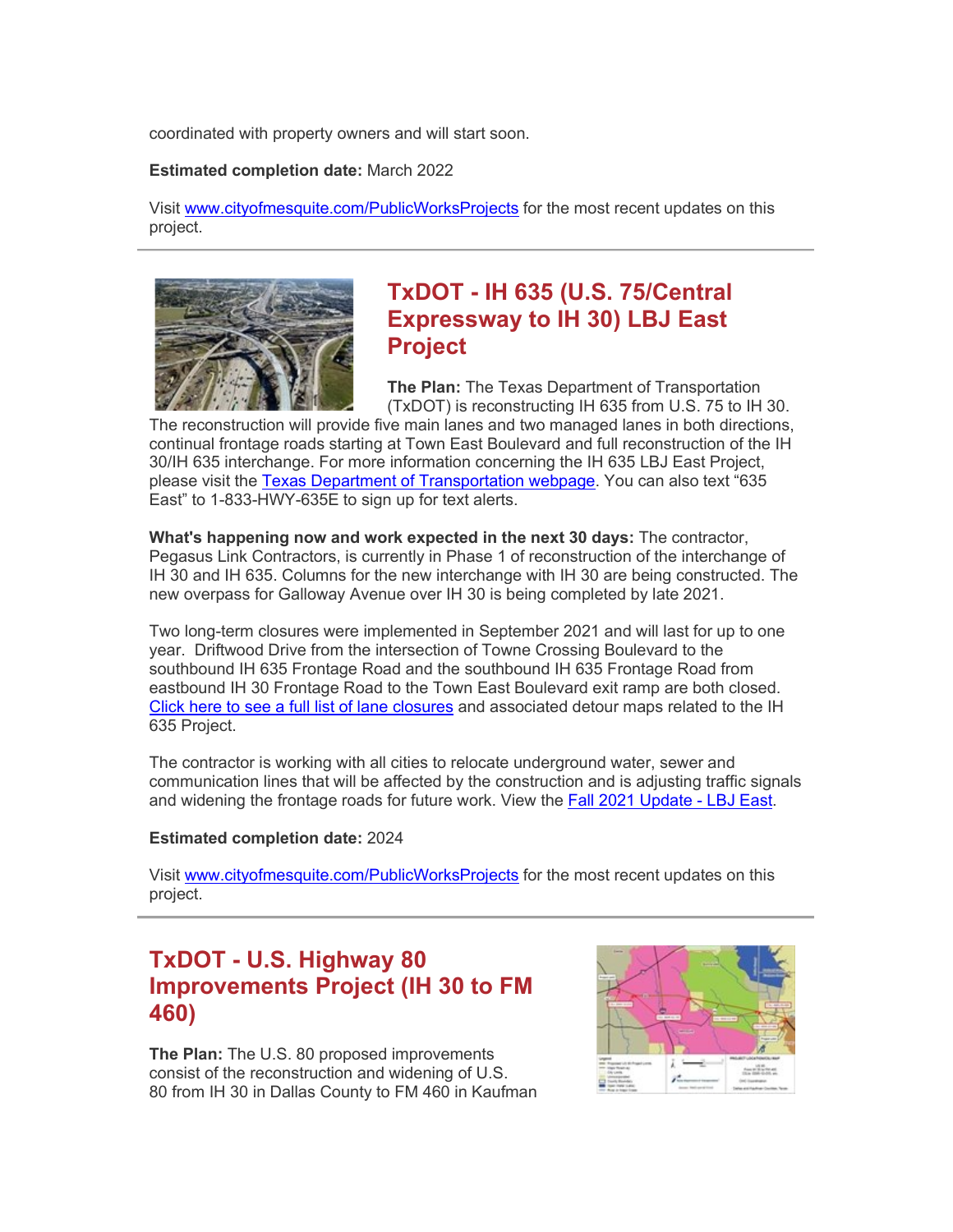County, within the cities of Dallas, Mesquite, Forney and the Town of Sunnyvale. The proposed plan will reconstruct the IH 635 interchange and widen main lanes and frontage roads. Frontage roads will be completed between Lawson Road and FM 460 over the East Fork of Trinity River. The Texas Department of Transportation (TxDOT) will perform the work in phases. The first phase will be primarily within the Mesquite city limits and will include the interchange with IH 635. TxDOT conducted an environmental report on the project, which found the project has "No Significant Impact." [Read the report.](https://gcc02.safelinks.protection.outlook.com/?url=http%3A%2F%2Fwww.keepitmovingdallas.com%2Fpublic-hearings%2F2020%2Fnotice-finding-of-no-significant-impact-available-public-review-us-80-from-ih-3&data=04%7C01%7Cjbenavides%40cityofmesquite.com%7Ce90255293eef4180ff0b08d9bf33a950%7C569b24ee3c1843c889d404993c7c22b6%7C1%7C1%7C637751050877079179%7CUnknown%7CTWFpbGZsb3d8eyJWIjoiMC4wLjAwMDAiLCJQIjoiV2luMzIiLCJBTiI6Ik1haWwiLCJXVCI6Mn0%3D%7C3000&sdata=KqghF8y3%2BcMRUF3dmgce3Z5QETccMs77FPwAMBB5cjo%3D&reserved=0)

**What's happening now and work expected in the next 30 days:** TxDOT's consultant is currently designing the Mesquite section of the project, which is approximately 80% complete and plans for utility coordination were provided to the City in March. The City's consultant will review the plans for potential conflicts and make adjustments by early 2023. TxDOT's land acquisition agent is completing property acquisition.

The City is coordinating completion of Mesquite Heritage Trail underneath U.S. 80 at South Mesquite Creek. The City and Dallas County will construct the trail outside of TxDOT right-of-way between Gross Road and Towne Centre Drive. TxDOT has been examining possible utility conflicts and retaining walls to improve the design of the trail crossing.

**Estimated completion date:** To be determined by TxDOT.

Visit [www.cityofmesquite.com/PublicWorksProjects](http://www.cityofmesquite.com/PublicWorksProjects) for the most recent updates on this project.

### **Mesquite Heritage Trail, Phase 2 (Towne Centre Drive and South Mesquite Creek)**

**The Plan:** Design and construction of a segment of the Mesquite Heritage Trail. This segment of the trail runs along the south side of Towne Centre Drive from North Mesquite Drive to Gus Thomasson Road, then south along the west bank of South Mesquite Creek to U.S. Highway 80, under U.S. Highway 80 to the trailhead just



west of AMC theater. Work being pursued in conjunction with Dallas County Public Works. This trail will be concrete and 12-foot wide.

**What's happening now and work expected in the next 30 days:** All right-of-way easements have been acquired. TxDOT's plans for U.S. 80 affect the trail design underneath U.S. 80 and are currently in review by TxDOT. When TxDOT has finished reviewing the design, the City's consultant can complete the design for bidding. The crossing of U.S. 80 will be funded by City and constructed by TxDOT with the U.S. 80 Improvements Project.

#### **Estimated completion date:** Late 2022

Visit [www.cityofmesquite.com/PublicWorksProjects](http://www.cityofmesquite.com/PublicWorksProjects) for the most recent updates on this project.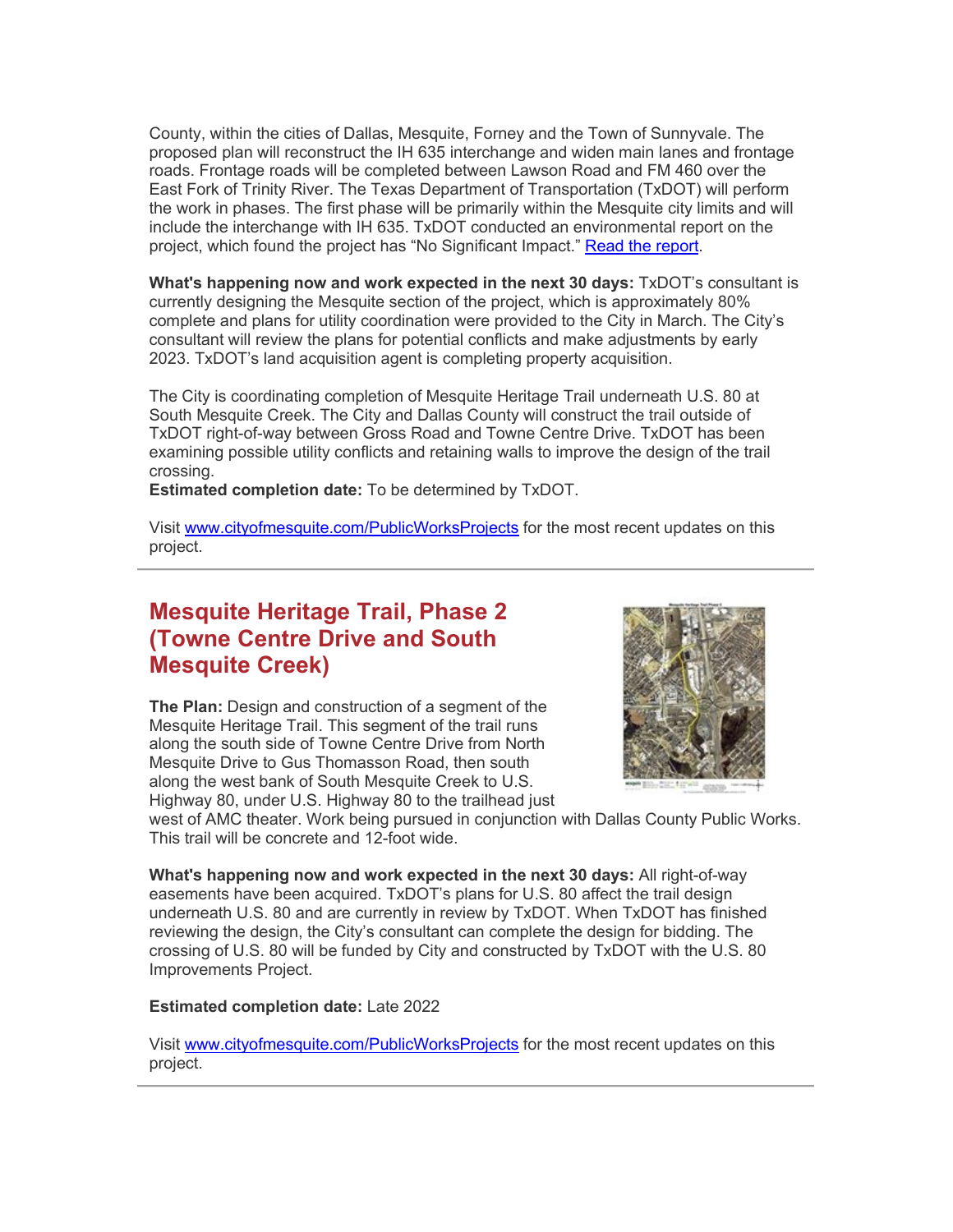# **Military Parkway Trail (Galloway Avenue to Rodeo Drive)**



**The Plan:** The project connects the downtown area to the Mesquite Arena with a 10 to 12-foot wide community

trail that will run along the south side of Military Parkway, pass under IH 635 and turn north on Rodeo Center Drive to connect to an existing sidewalk at Rodeo Drive. Sidewalks in most of the downtown area and under IH 635 have already been constructed. Bridge structures with trails were done with the previous Military Parkway project by Dallas County. The length of the trail is approximately 1.5 miles. This project is being led and partially funded by Dallas County.

**What's happening now and work expected in the next 30 days:** The project bid documents have been completed by Dallas County. The County is coordinating with utilities regarding any conflicts. A pre-project public meeting will be scheduled by the County to inform contractors and the public about the project prior to bid advertisement.

#### **Estimated completion date:** Fall 2022

Visit [www.cityofmesquite.com/PublicWorksProjects](http://www.cityofmesquite.com/PublicWorksProjects) for the most recent updates on this project.



### **Skyline Drive (Town East Blvd. to Peachtree Road) Reconstruction Project**

**The Plan:** Skyline Drive will be designed as a four-lane section. The location of the roadway will be shifted south in the wide right-of-way to provide an additional buffer for the residential neighborhood to the north. The buffer will include an area for a 12-foot wide trail and screening

wall. The roadway section will consist of a thicker pavement to accommodate heavy truck traffic.

**What's happening now and work expected in the next 30 days:** A more detailed design was submitted by the contractor and comments on the plan have been returned by the City. The contractor has coordinated with a nearby church to relocate driveways in the plan. A 90% plan is now underway, which has more details.

**Estimated completion date:** Design to be completed by Spring 2022.

Visit [www.cityofmesquite.com/PublicWorksProjects](http://www.cityofmesquite.com/PublicWorksProjects) for the most recent updates on this project.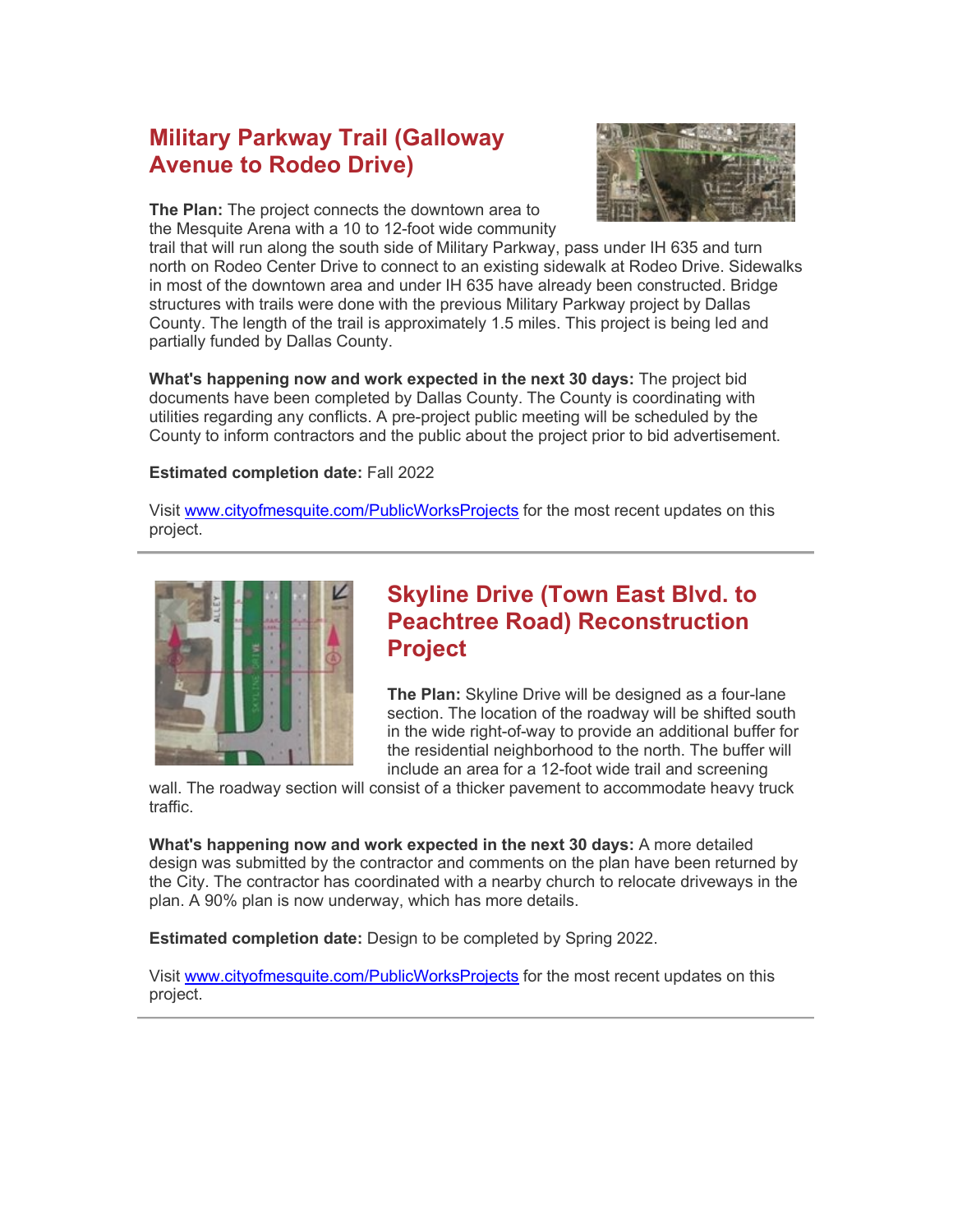

**South Parkway, West Fork of South Mesquite Creek - Paving, Water, Sanitary Sewer, Drainage and Erosion Control Project**

**The Plan:** Reconstruction of South Parkway including pavement, drainage and utilities from Sybil Drive to U.S.

80. Improvements to the South Mesquite Creek channel will include straightening of the channel and adding slope stabilization to address the severe channel erosion. Project will be constructed in segments to be identified based on funding.

**What's happening now and work expected in the next 30 days:** The City's consultant analyzed the stream flow and how it's affected by the bridge underneath Sybil Drive and will also evaluate drainage of the street. The consultant has prepared a schematic of possible street, utility, drainage and sidewalk improvements for the City to review. City comments to complete the study will be submitted to the consulting engineers.

The consulting engineer has submitted a contract for design of construction plans for South Parkway including water line, drainage and sanitary sewers. Council will consider this contract in early 2022.

**Estimated completion date:** Study completed Fall 2021. Design for reconstruction of South Parkway and drainage improvements plus reconstruction of Sybil Court Drive culvert to be completed in 2022.

Visit [www.cityofmesquite.com/PublicWorksProjects](http://www.cityofmesquite.com/PublicWorksProjects) for the most recent updates on this project.

# **Griffin Lane Overlay Project**

**The Plan:** Full depth asphalt rehabilitation on Griffin Lane from FM 2932 for a distance of about 3,750 feet to the City limits. Asphalt reclamation involves pulverizing the existing asphalt surface into small pieces and then mixing the pulverized asphalt, base material and a cement stabilizer to create a new stabilized sub-base. After the sub-base is prepared, a new layer of asphalt is placed on top.



**What's happening now and work expected in the next 30 days:** Work is complete pending some minor cleanup.

#### **Estimated completion date:** Complete

Visit [www.cityofmesquite.com/PublicWorksProjects](http://www.cityofmesquite.com/PublicWorksProjects) for the most recent updates on this project.